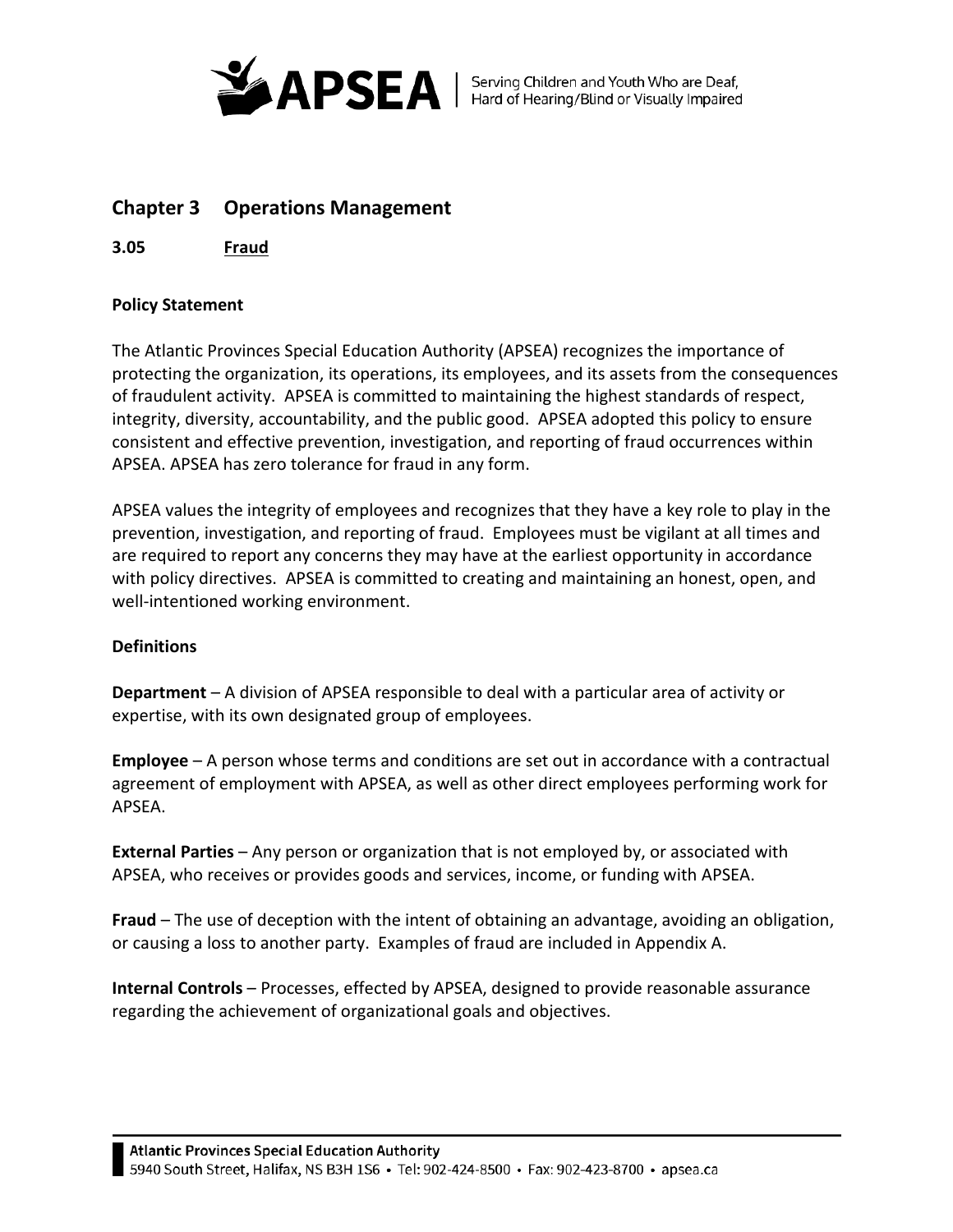# **Policy Objectives**

This policy is established as part of APSEA's controls that aid in the prevention and detection of fraud. It helps promote consistent organizational behaviour by highlighting responsibility for the development of controls and the ways of reporting fraudulent behaviour.

# **Application**

This policy applies to all part-time, full-time, and casual employees of APSEA with respect to any fraudulent acts against APSEA involving employees and/or external parties.

## **Policy Directives**

- Employees of APSEA are required to act lawfully and in accordance with APSEA's policies and procedures. All employees must report any instances of suspected fraud in accordance with the procedures set out in the policy directives. Employees may also make a voluntary disclosure to the Office of the Ombudsman under the *Public Interest Disclosure of Wrongdoing Act*.
- Allegations under this Fraud Policy are serious. All persons involved in a reported situation are responsible for respecting the reputation of individuals. Employees reporting suspicious incidents under this policy must treat the matter as confidential and not discuss it with anyone other than the person to whom they have reported the incident or the designated investigation team.
- Retaliation is prohibited against anyone who has reported a suspicious incident in good faith or has participated in an investigation under this policy. Retaliation may result in disciplinary action.
- Reasonable measures shall be taken to maintain confidentiality and to protect, to the extent possible, the identity of the employee(s) reporting suspected offenses under this policy.
- Any reports found to be malicious will be reviewed and considered for appropriate discipline of the reporting employee.
- The consequences for an employee engaging in fraud will include disciplinary action up to and including dismissal.
- For fraud investigations, the Superintendent has the authority to:
	- a. initiate any investigation which they consider appropriate.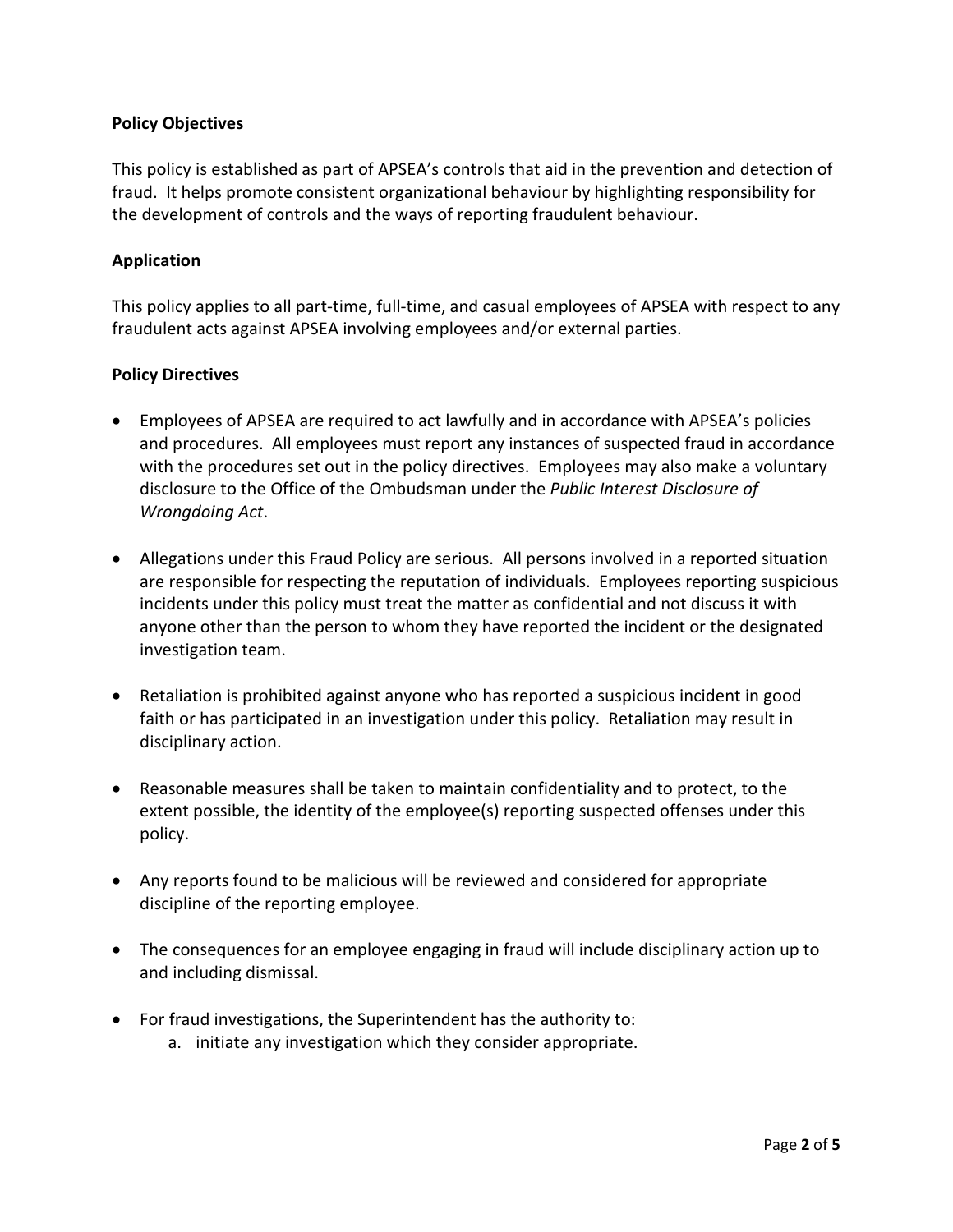- b. retain professional assistance (e.g., accounting, internal audit) as deemed necessary. Any costs incurred through the use of external parties will be the responsibility of APSEA.
- c. determine who should perform and/or provide oversight of the fraud investigation procedures (e.g., employees, third party investigators, law enforcement).

The rules of procedural fairness govern all activities under the investigation process.

#### **Accountability**

#### **Director of Finance and Administration**

The Director of Finance and Administration is responsible for developing and maintaining a Fraud Management Program to help prevent and detect fraud. Specific components of a comprehensive Fraud Management Program include:

- fraud policies and procedures;
- fraud risk assessment:
- fraud awareness education and training;
- fraud prevention and detection techniques.

The Director is responsible for implementing and maintaining a system of internal controls for the prevention and detection of fraud. The Superintendent and the other Directors will provide support and advice as appropriate. Specific controls which are important to the prevention and detection of fraud include:

- segregation of duties;
- regular and timely accounting reconciliations;
- physical safeguards over money and property;
- effective supervision;
- effective Information System Security (e.g., passwords, encryption).

The above controls are not all-inclusive but are general guiding principles.

#### **All APSEA Employees**

APSEA employees are responsible to understand and follow all APSEA policies and documents related to media relations.

## **Superintendent/Directors/Supervisors/Managers**

As members of the Leadership Team, these individuals are responsible for implementing APSEA's operational policies and any applicable documents. Members of the Leadership Team will take reasonable measures to bring this policy to the attention of all employees and to ensure directives are being followed.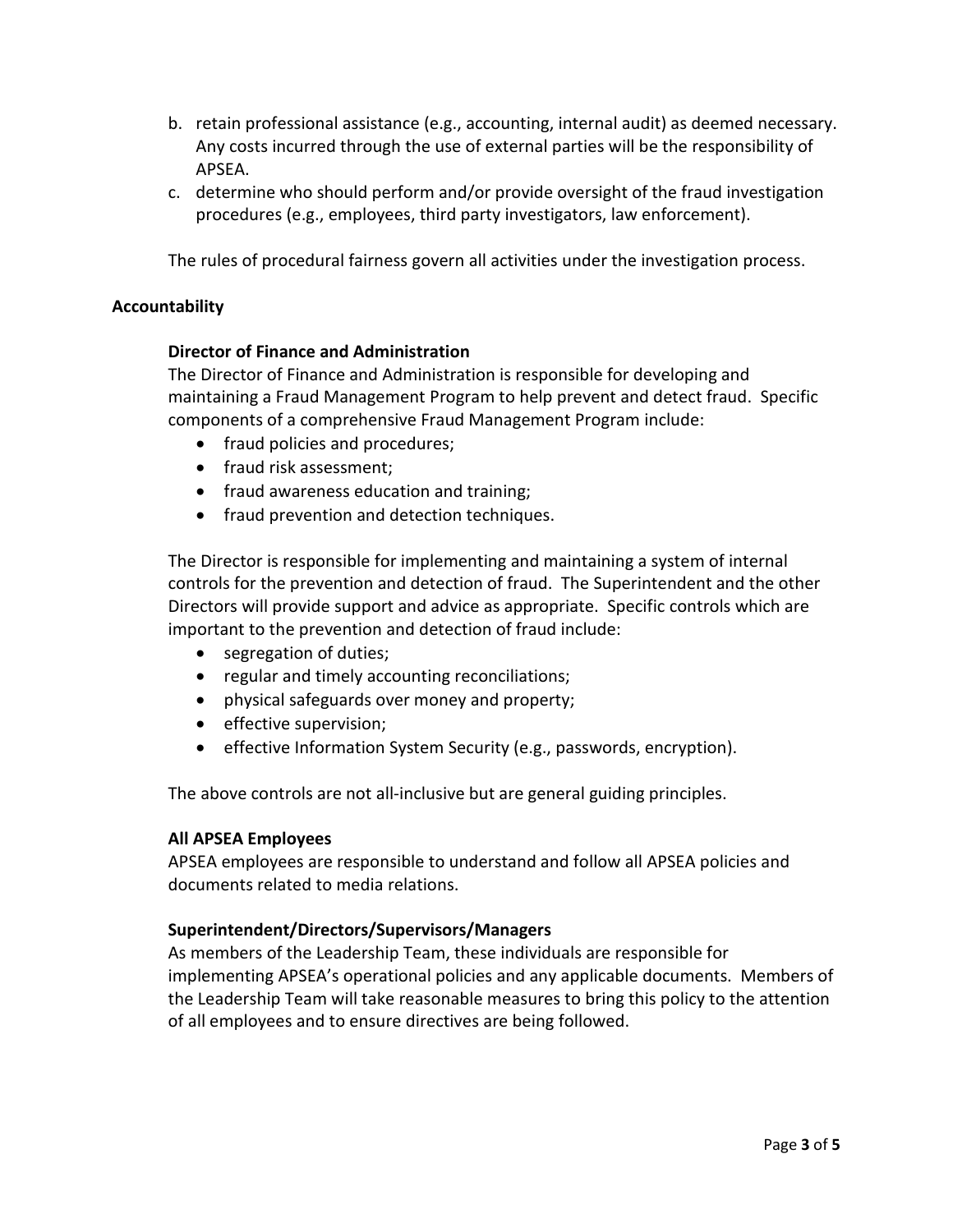## **Monitoring**

• The Superintendent of APSEA or their designate will review this policy annually.

# **References**

- 4.07 Conflict of Interest and Commitment Policy
- 4.10 Whistleblowing: Employee Disclosure of Wrongdoing Policy

This is an organizational policy designed to supplement other APSEA policies and is not intended to replace or preclude them. If a situation occurs where there is a conflict between application of this policy and any other APSEA policy, the policy most specific to the situation will apply.

#### **Approval Dates**

Approved: June 2021 Revised: